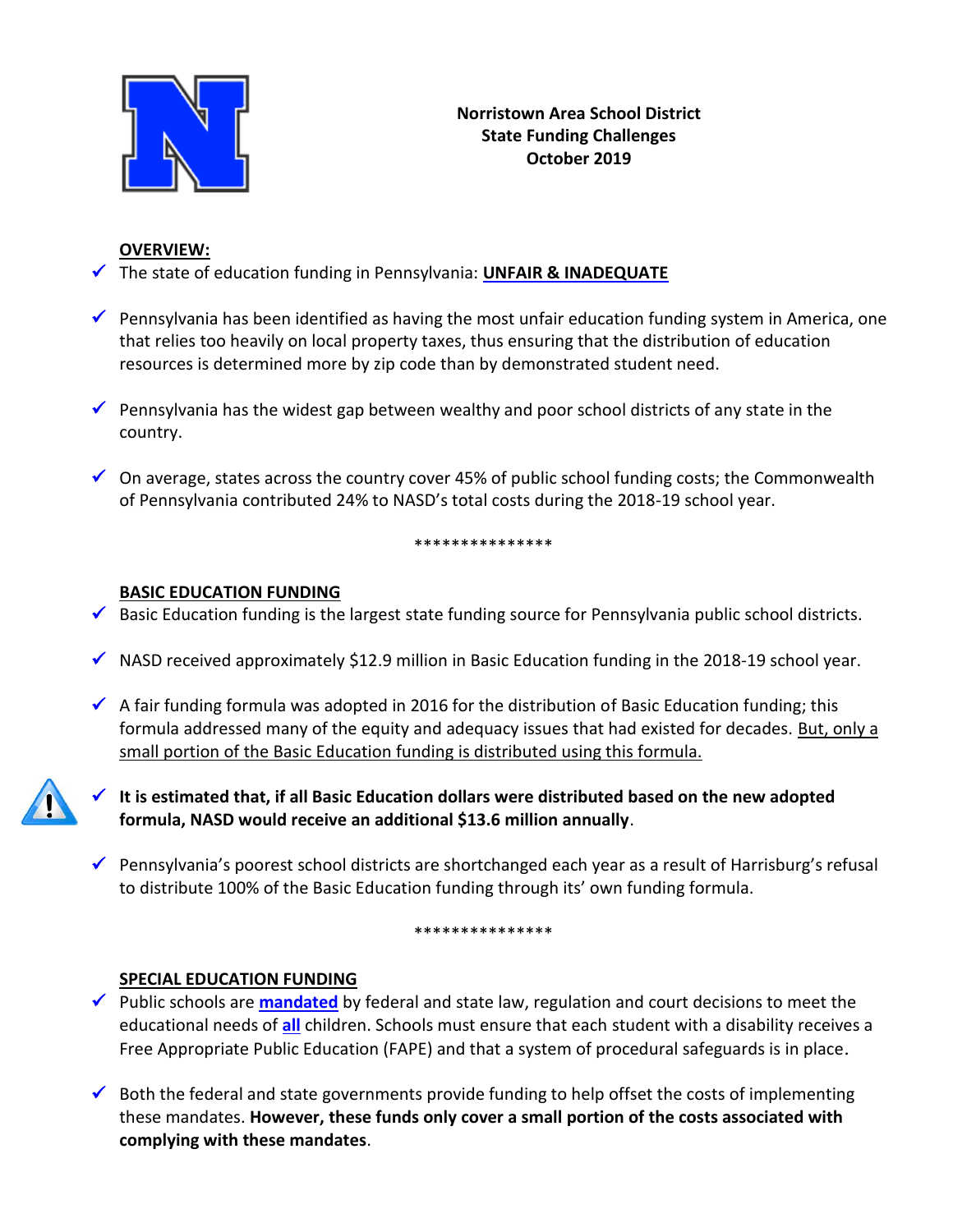- $\checkmark$  In Pennsylvania, the mechanism to distribute state Special Education funding has also recently been updated to include a tiered funding formula that was designed to direct funding to public school districts based on student needs.
- $\checkmark$  However, the amount of funding available from the Commonwealth has remained inadequate, even after the implementation of the formula. Additionally, the amount of funding available has not been increasing at the same pace as expenses; ever widening the gap between spending and funding for our special needs students.

# $\checkmark$  In NASD:

|                                      | 2015-16      | 2018-19      |
|--------------------------------------|--------------|--------------|
| <b>Special Education Expenses</b>    | \$26,708,000 | \$28,756,000 |
| Special Education Funding From PA    | \$4,353,000  | \$4,634,000  |
| Gap Between Spending & State Revenue | \$22,355,000 | \$24,122,000 |

- NASD mandated spending increased by 9% from 2015-16 through 2018-19.
- But, state funding only increased by 6.4% during this same period.
- And, the funding gap increased from \$22.3 million to \$24.1 million.
- Our local community is forced to fund most of this gap through property taxes!
- Pennsylvania's Special Education Funding Commission is reconvening this fall to revisit the effectiveness of the new funding formula, but this Commission has no authority to increase the amount of funding being distributed for Special Education.
- **Pennsylvania public school districts are required to comply with hundreds of additional mandates; most of which are unfunded or underfunded. The full and timely funding of all state imposed mandates should be a priority for our legislators.**

\*\*\*\*\*\*\*\*\*\*\*\*\*\*\*

# **CHARTER SCHOOL FUNDING**

- Pennsylvania's current law allows charter schools to be exempt from many of the educational mandates that public school districts are required to comply with.
- $\checkmark$  School districts make payments to charter schools for each resident student who attends a charter school. **Under the current state funding formula, the basis of calculating the tuition payments has no basis in what it actually costs to educate a child in the charter school.** The formula bears no relationship to the actual instructional costs incurred by the charter schools.
- And, public school districts pay a charter school the same rate for each special needs child, based on the flawed formula, regardless of student differences in educational need, cost or services provided. This means a school district pays the same amount to a charter school in tuition for a child needing speech therapy once a week as it does for a child needing a full-time support aide, personal care and health services, special instructional materials, furniture and equipment or specialized buses for transportation services.
- For the 2018-19 school year, NASD paid nearly \$9.5 million in charter school tuition based on the following tuition rates established by the flawed formula in Pa's charter school law:

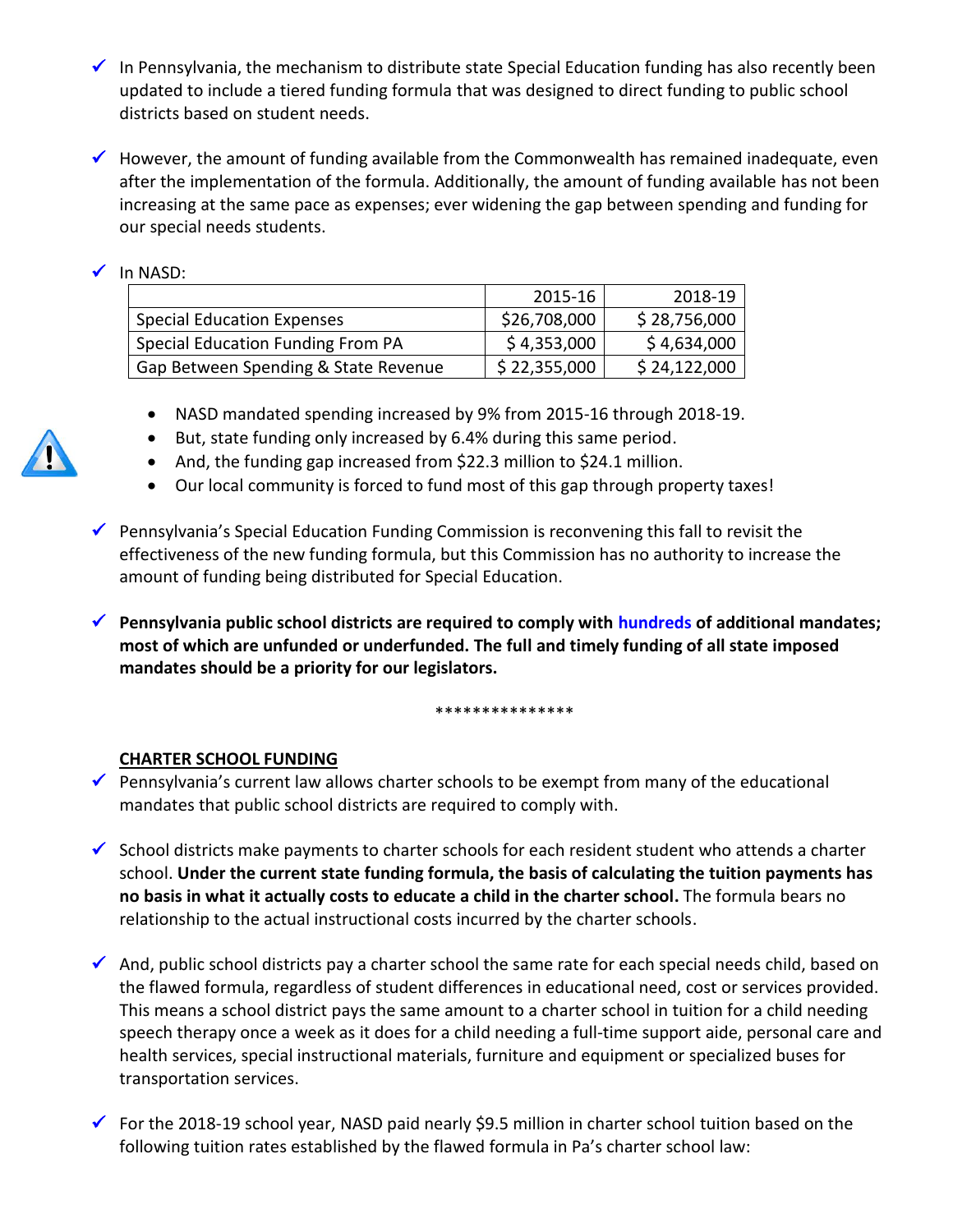- o Regular Education students: \$ 12,720/year
- o Special Education students: \$ 33,024/year
- o **These tuition rates are the same for students attending cyber charter schools.**
- o In many cases, NASD paid \$33,024 in annual tuition to charter schools even though this exceeded the costs of services provided to students.
	- **Charter schools are permitted to keep the excess funding under current law**.
- o **The current charter school funding system imposes hardships on our taxpayers.**
- Charter schools are privately managed by boards of trustees that vary in number and may set their own rules of operation**. As well, they often contract with for-profit companies to operate their schools.** These for-profit companies, education management organizations (EMOs), operate, provide curriculum and courses, and offer other services to charter schools. They are not subject to the transparency and accountability measures required of school districts and other local governments, despite being paid with taxpayer money.
- $\checkmark$  Meaningful charter school reform is needed; reform that is good for students and fair to Pennsylvania taxpayers.

\*\*\*\*\*\*\*\*\*\*\*\*\*\*\*

### **CONCLUSION**

- Every child, regardless of zip code, has a right to an excellent public education.
- Investing in public education excellence is the path to thriving communities, a stable economy, and successful students.
- **Pennsylvania must pay its fair share for public schools with increased investments and a decreased** reliance on property taxes to support local districts.

\*\*\*\*\*\*\*\*\*\*\*\*\*\*\*

# **CONTACT OUR ELECTED OFFICIALS TO ADVOCATE FOR ADEQUATE AND EQUITABLE FUNDING FOR OUR SCHOOLS:**

### $\sqrt{\phantom{a}}$  Representatives:

- o Representative Matthew Bradford (D) 610-270-1150
- o Representative Tim Briggs (D) 610-768-3135
- o Representative Joe Webster (D) 484-200-8264

### $\checkmark$  Senators:

- o Senator Daylin Leach (D) 610-768-4200
- o Senator Kate Muth (D) 610-792-2137